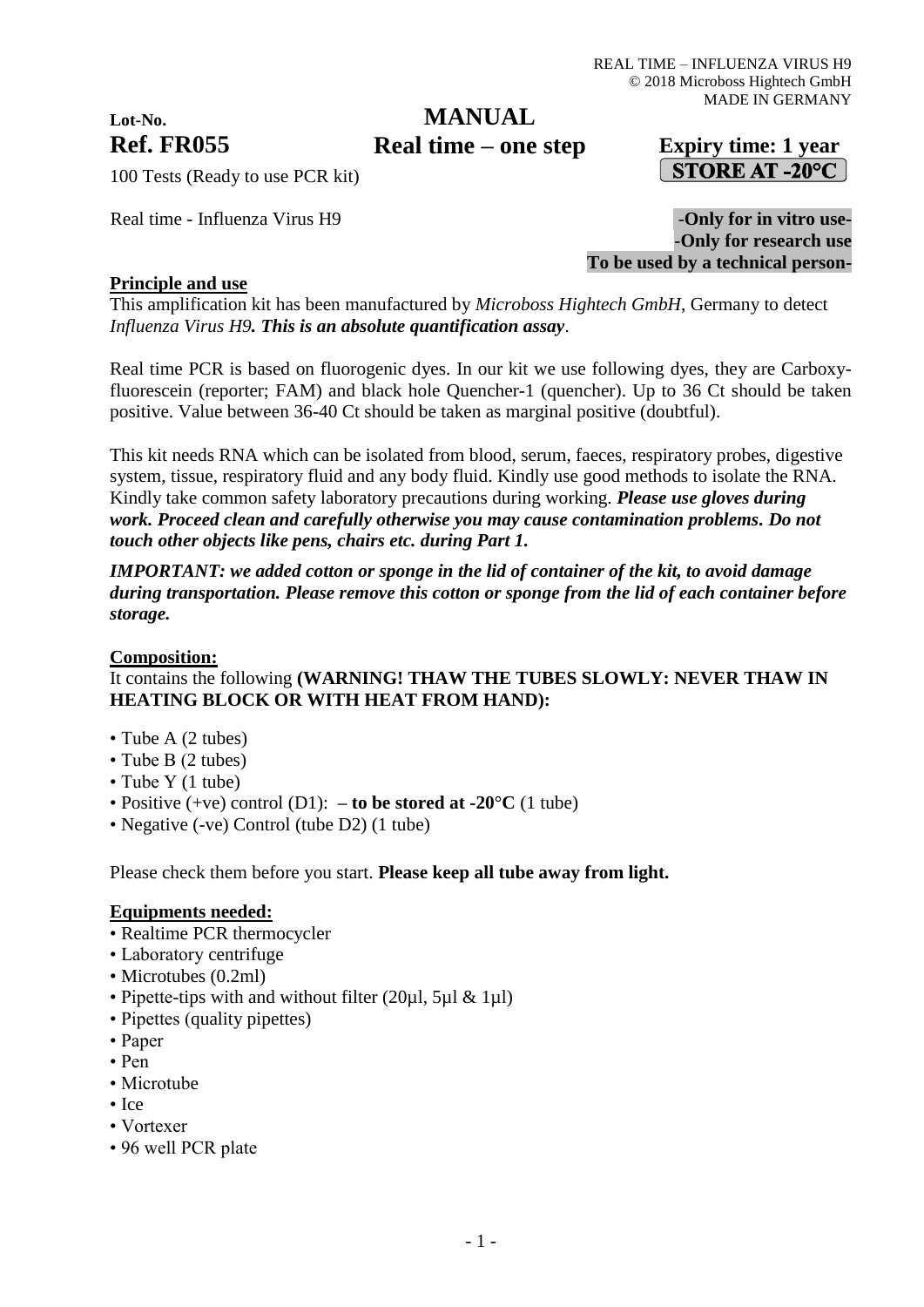## **Procedure:**

#### **STEP A**

1. Kindly thaw **one tube** each: A, B, Y, D1 and D2. After thawing, kindly put tubes at 4°C (as it is better). If the kit is not in use, store them at -20°C.

2. Mark your microtubes with a sample number, +ve Control and –ve Control. You can use 96 well microplate instead of tubes.



**TIP: Add 7µl A + 10µl B + 1µl Y = 18µl per reaction. In case you want to run 10 reactions i.e. you need total 180µl, therefore you should mix 70µl of A + 100µl of B + 10µl of Y = 180µl from which you can take 18µl and add to each tube. This way you save time and hardware.**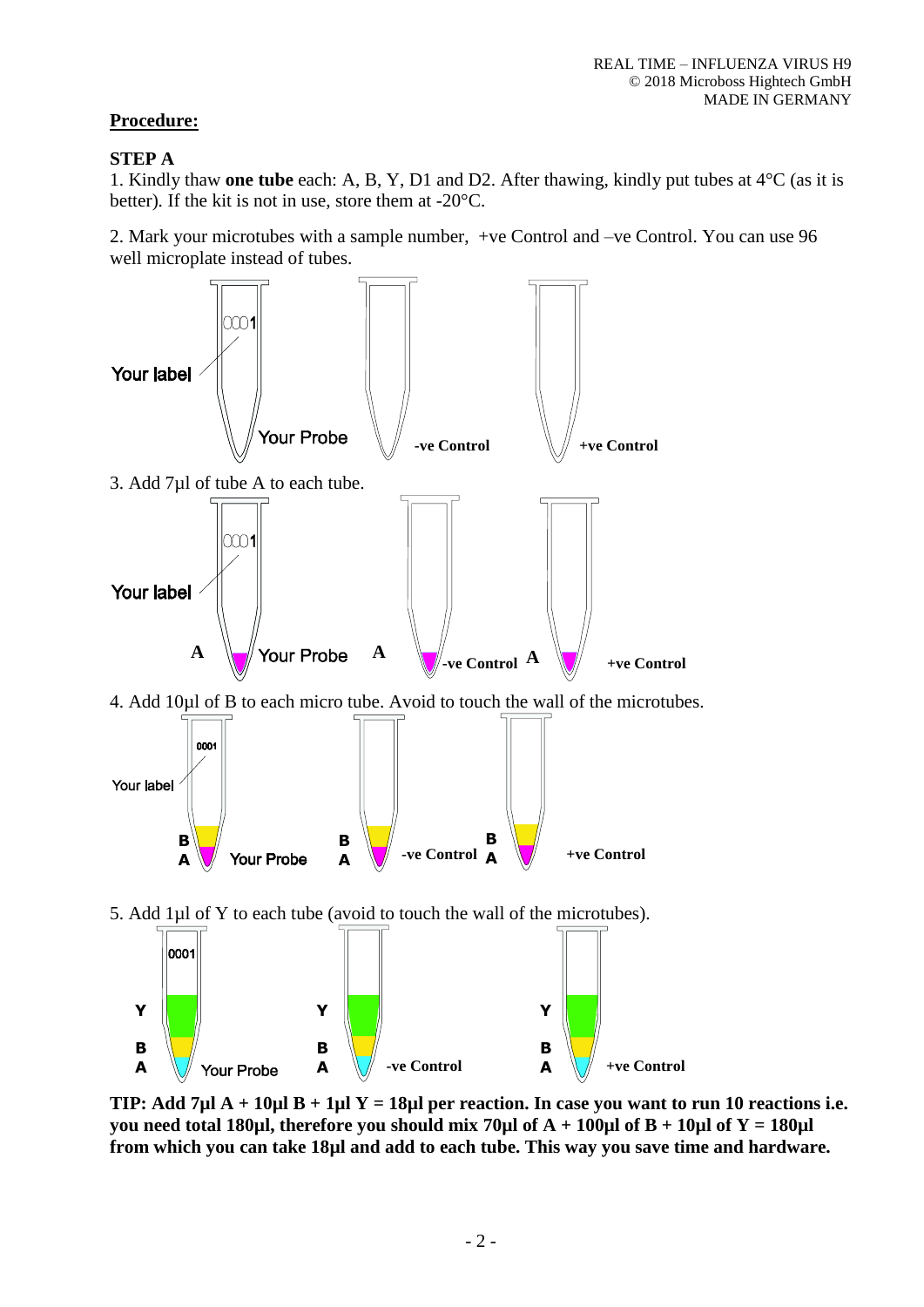6. Add 2µl of your RNA with sterile pipette-tip with filter to each micro tube according to your label except +ve and -ve (Avoid touching the wall). **Use every time a new pipette tip** (for each sample) !



7. Use new pipette tip with filter. Add 2µl of tube D1. This is the positive control supplied with our kit. Mix it.



8. Use a new pipette tip. Add 2µl of –ve (tube D2) to –ve Control (don't touch the wall).Mix it.



9. Centrifuge all tubes for 20 sec. for 8000 rpm (this is not necessary but it is better).

10. Run the program of your thermocycler as followings: Kindly check whether you have added everything correctly as the level of the volume of each micro tube must be almost the same.



**You must use quencher and reporter dye to setup your software (see FAQ) and run the following program:**

- 1. 3600 seconds at 42°C 600 seconds at 70°C
- 2. 15 seconds at  $95^{\circ}$ C  $\rightarrow x$  40 cycles 60 seconds at 60°C

Before you start the PCR program, kindly check whether tubes are closed properly. **Microtubes must be in contact with metal block** (important!). There should be no air or lose contact with metal block of thermocycler.